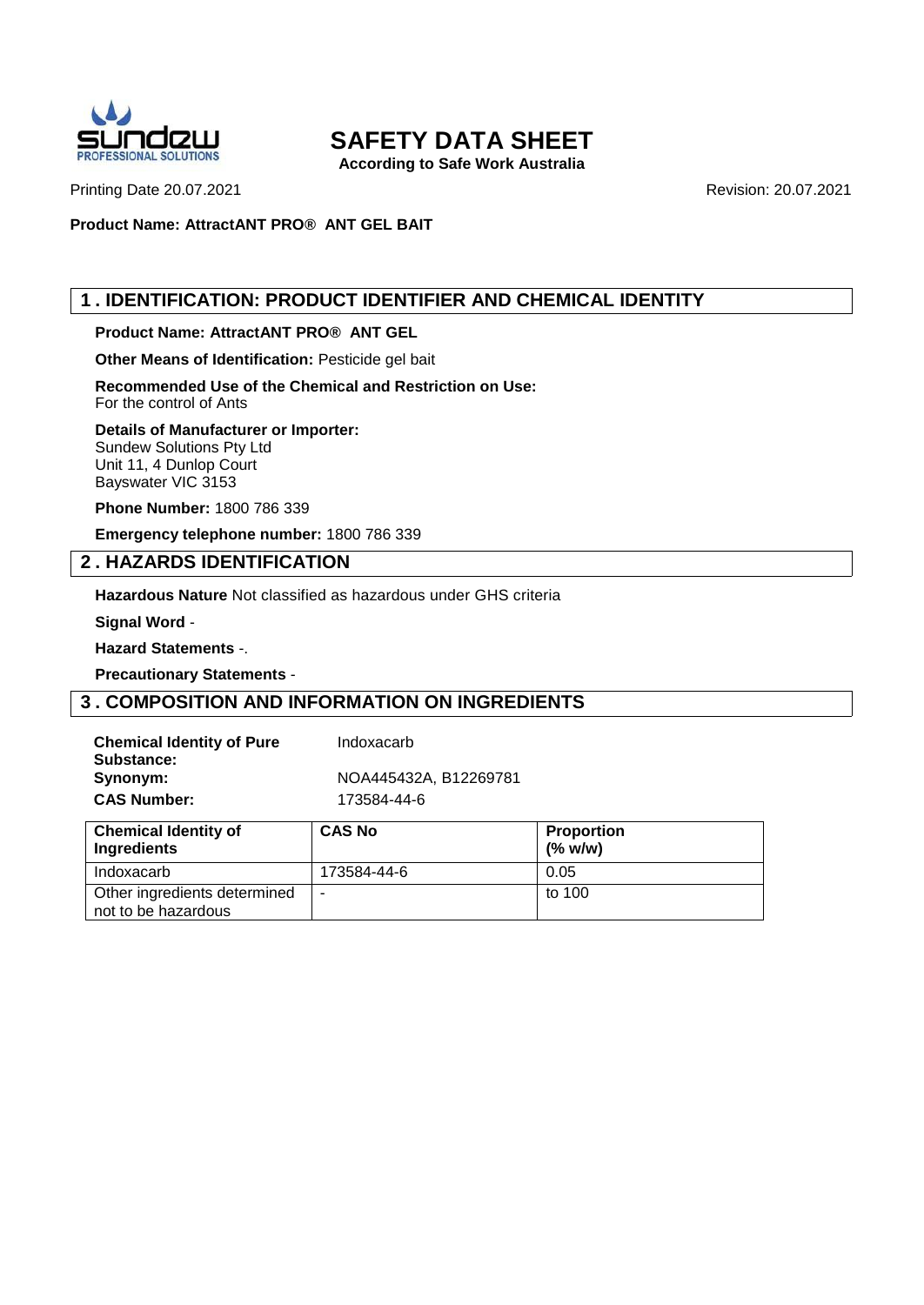**According to Safe Work Australia**

Printing Date 20.07.2021 **Revision: 20.07.2021** Revision: 20.07.2021

#### **Product Name: AttractANT PRO® ANT GEL BAIT**

| <b>4. FIRST AID MEASURES</b>                                  |                                                                                                                                                                                         |                                                                                                                                                                                                             |
|---------------------------------------------------------------|-----------------------------------------------------------------------------------------------------------------------------------------------------------------------------------------|-------------------------------------------------------------------------------------------------------------------------------------------------------------------------------------------------------------|
| <b>Description of Necessary</b><br><b>First Aid Measures:</b> | In case of poisoning by any exposure route contact a doctor or<br>Poisons Information Centre on 131 126.<br>Have the product label or SDS with you when calling or going for treatment. |                                                                                                                                                                                                             |
|                                                               | Ingestion:                                                                                                                                                                              | If swallowed, seek medical advice immediately and show<br>this container or label. DO NOT induce vomiting.                                                                                                  |
|                                                               | Eye Contact:                                                                                                                                                                            | Rinse immediately with plenty of water, also under the<br>eyelids, for at least 15 minutes. Remove contact lenses.<br>Immediate medical attention is required.                                              |
|                                                               |                                                                                                                                                                                         | <b>Skin contact:</b> Take off all contaminated clothing immediately. Wash off<br>immediately with plenty of water. If skin irritation persists,<br>call a doctor. Wash contaminated clothing before re-use. |
|                                                               | Inhalation:                                                                                                                                                                             | Move the victim to fresh air. If breathing is irregular or<br>stopped, administer artificial respiration. Keep patient warm<br>and at rest. Call a doctor or Poison Information Centre<br>immediately.      |
| <b>Symptoms Caused by</b><br>Exposure:                        | No information available                                                                                                                                                                |                                                                                                                                                                                                             |
| <b>Medical Attention and</b><br><b>Special Treatment:</b>     |                                                                                                                                                                                         | There is no specific antidote available. Treat symptomatically.                                                                                                                                             |

## **5 . FIRE FIGHTING MEASURES**

#### **Suitable Extinguishing Media:**

**Small fires**  Use water spray, alcohol-resistant foam, dry chemical or carbon dioxide. **Large fires**  Use alcohol-resistant foam or water spray. DO NOT use a solid water stream as it may scatter and spread fire.

#### **Specific Hazards Arising from the Chemical:**

As the product contains combustible organic components, the<br>will produce dense black smoke containing hazardous products of combustion (see Section 10). As the product contains combustible organic components, fire Exposure to decomposition products may be a hazard to health

#### **Special Protective Equipment and Precautions for Fire Fighters:**

. DO NOT allow runoff from firefighting to enter drains or water courses. Wear full protective clothing and self-contained breathing apparatus. Cool closed containers exposed to fire with water spray.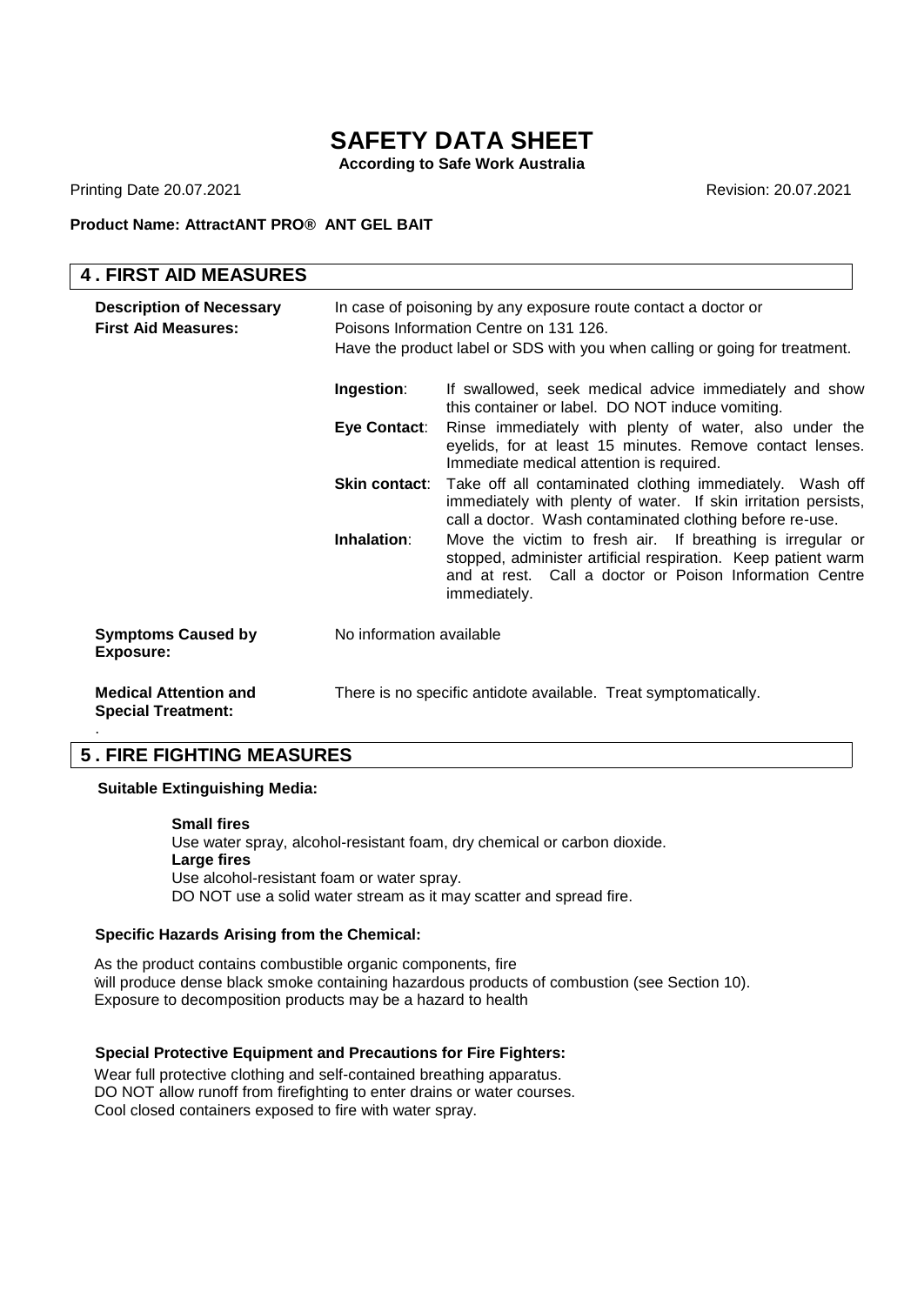**According to Safe Work Australia**

Printing Date 20.07.2021 **Revision: 20.07.2021** Revision: 20.07.2021

#### **Product Name: AttractANT PRO® ANT GEL BAIT**

## **6 . ACCIDENTAL RELEASE MEASURES**

#### **Personal Precautions, Protective Equipment and Emergency Procedures:**

In case of spillage it is important to take all steps necessary to

- Avoid eye and skin contact
- Avoid contamination of waterways

#### **Methods and Materials for Containment and Cleaning Up:**

#### **Procedure for spill**

- (1) Keep all bystanders away
- (2) Wear full length clothing and PVC gloves
- (3) Reposition any leaking containers so as to minimise leakage
- (4) Sweep spilt material into a pile
- (5) Shovel into drums
- (6) Disposal of material will depend upon the extent of the spill
	- For quantities up to 50 kg of product bury in a secure landfill site
		- For quantities greater than 50 kg seek advice from the manufacturer (use emergency contact number below) before attempting disposal. Contain in a secure location until disposal method is established
- (7) Decontaminate spill area with detergent and water and rinse with the smallest volume of water practicable

### **7 . HANDLING AND STORAGE**

#### **Precautions for Safe Handling:**

Wash hands after use.

#### **Conditions for Safe Storage:**

Store in the closed, original container in a cool, well ventilated locked place out of the reach of children. DO NOT store in direct sunlight and DO NOT store at temperatures exceeding  $35^{\circ}$ C.

#### **8 . EXPOSURE CONTROLS AND PERSONAL PROTECTION**

ALWAYS READ AND FOLLOW THE LABEL INSTRUCTIONS AND WARNINGS

| <b>National Exposure Standards:</b> No exposure standard allocated |                                                                                                     |
|--------------------------------------------------------------------|-----------------------------------------------------------------------------------------------------|
| <b>Biological Limit Values:</b>                                    | No biological limit allocated                                                                       |
| <b>Engineering Controls:</b>                                       | None specified                                                                                      |
| <b>Personal Protective:</b><br>Equipment:                          | No personal protective equipment is specified, however, avoid cont<br>with skin, eyes and clothing. |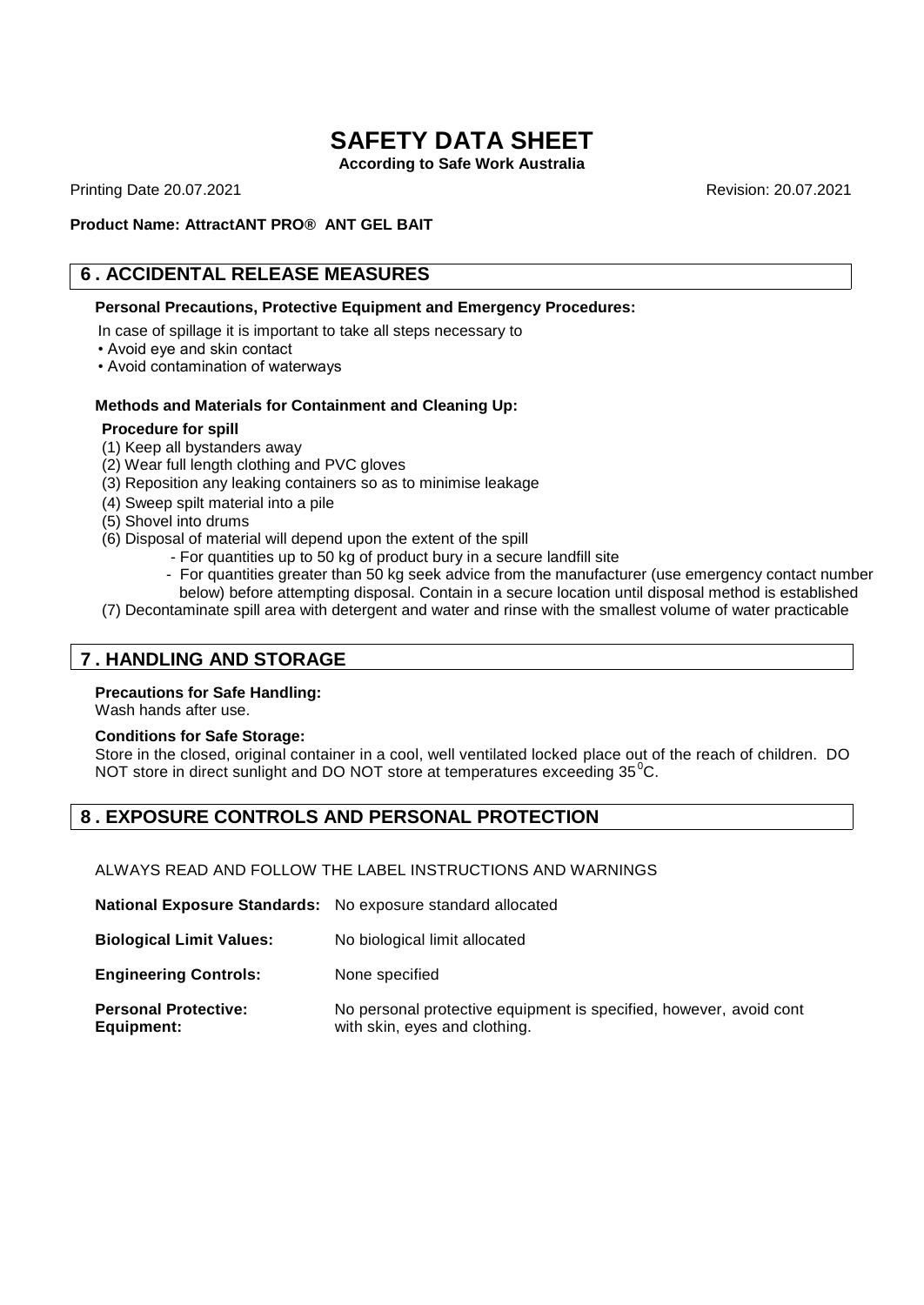**According to Safe Work Australia**

Printing Date 20.07.2021 **Revision: 20.07.2021** 

#### **Product Name: AttractANT PRO® ANT BAIT GEL**

## **9 . PHYSICAL AND CHEMICAL PROPERTIES**

| Appearance:             | Off white, opaque gel         | <b>Boiling Point/Range:</b>       | No Information<br>available |
|-------------------------|-------------------------------|-----------------------------------|-----------------------------|
| Odour:                  | None                          | <b>Freezing/Melting</b><br>Point: | No Information<br>available |
| pH:                     | 7.2 (1% solution in<br>water) | Solubility:                       | Specify solvent             |
| <b>Vapour Pressure:</b> | No Information<br>available   | Density:                          | 1.2 $g/cm3$ (25 $°C$ )      |
| <b>Vapour Density:</b>  |                               | No Information available          |                             |

## **10 . STABILITY AND REACTIVITY**

**Incompatible Materials:** None known

**Reactivity: Reactivity: no dangerous reaction known under conditions** of normal use **Chemical Stability:** Stable at normal temperatures and storage conditions **Possibility of Hazardous Reactions:** No hazardous reactions by normal handling and storage according to provisions **Conditions to Avoid:** Temperatures <3°C. Protect from frost. Hazardous Decomposition Products: Combustion or thermal decomposition will

evolve toxic and irritant vapours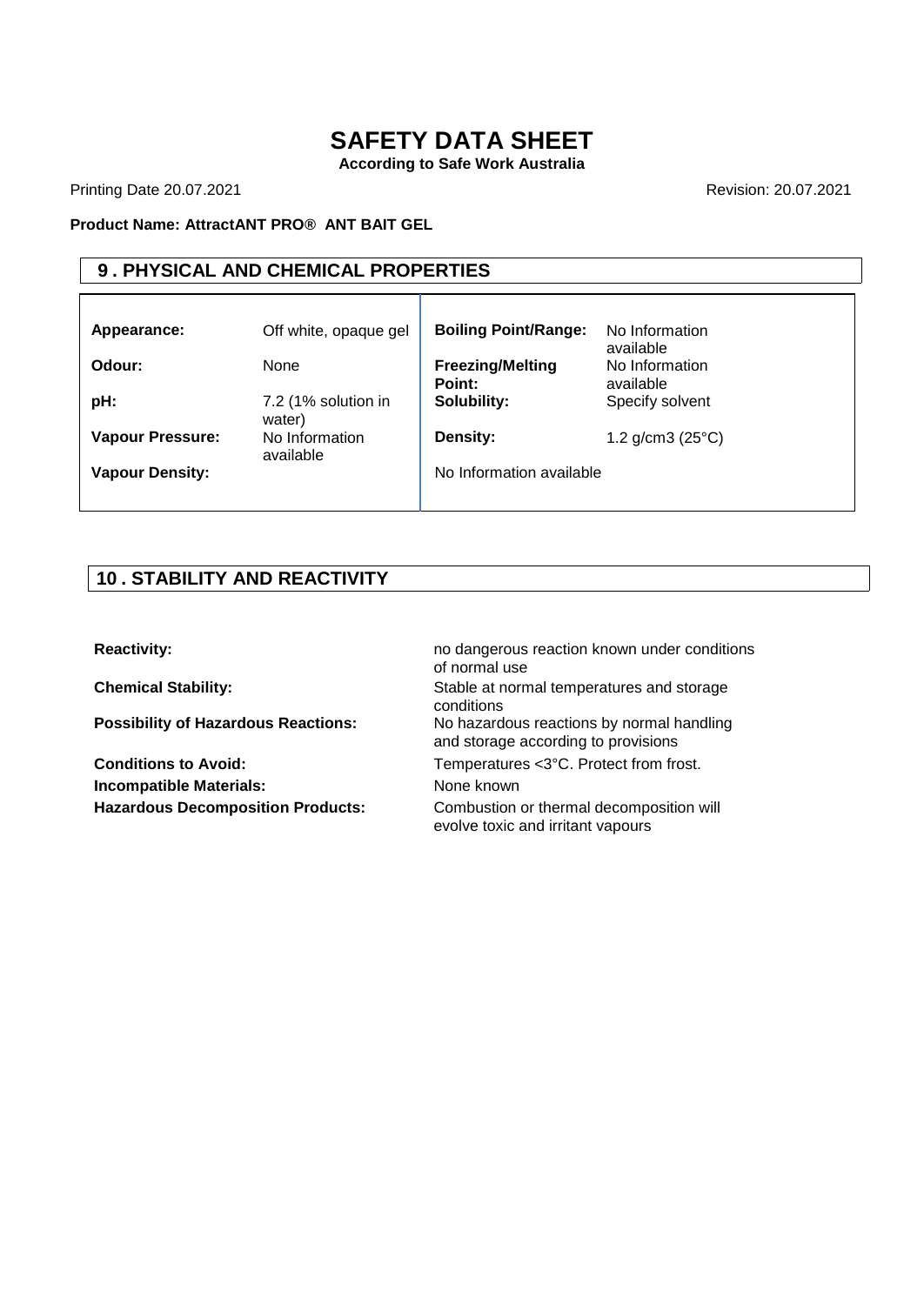**According to Safe Work Australia**

Printing Date 20.07.2021 **Revision: 20.07.2021** 

**Product Name: AttractANT PRO® ANT BAIT GEL**

## **11 . TOXICOLOGICAL INFORMATION**

| <b>Health Effects from Likely Routes of Exposure:</b> |                                                                                                                                                                                                                                                                         |
|-------------------------------------------------------|-------------------------------------------------------------------------------------------------------------------------------------------------------------------------------------------------------------------------------------------------------------------------|
| <b>Oral toxicity:</b>                                 | <b>LOW TOXICITY</b><br>Tests on rats indicate this product<br>has a low toxicity following single<br>doses of undiluted product<br>$LD_{50} = >5,000$ mg/kg                                                                                                             |
| <b>Dermal toxicity:</b>                               | <b>LOW TOXICITY</b><br>Tests on rats indicate this product has<br>a low toxicity following skin contact<br>with undiluted product<br>$LD_{50} = >5,000$ mg/kg                                                                                                           |
| Inhalation:                                           | <b>LOW TOXICITY</b><br>Tests on rats indicate this product is<br>not harmful due to inhalation of active<br>ingredient<br>$LC_{50}(4 h) = 5.5 mg/L$ air                                                                                                                 |
| <b>Skin irritation:</b>                               | <b>NON IRRITANT</b>                                                                                                                                                                                                                                                     |
| Eye irritation:                                       | <b>NON IRRITANT</b>                                                                                                                                                                                                                                                     |
| Sensitisation:                                        | <b>NOT A SENSITISER</b>                                                                                                                                                                                                                                                 |
|                                                       | Indoxacarb technical has been<br>extensively tested on laboratory<br>mammals and in test tube systems.<br>No evidence was obtained of<br>mutagenic or carcinogenic effects.<br>Experiments have shown teratogenic<br>and reproductive effects on laboratory<br>animals. |
|                                                       |                                                                                                                                                                                                                                                                         |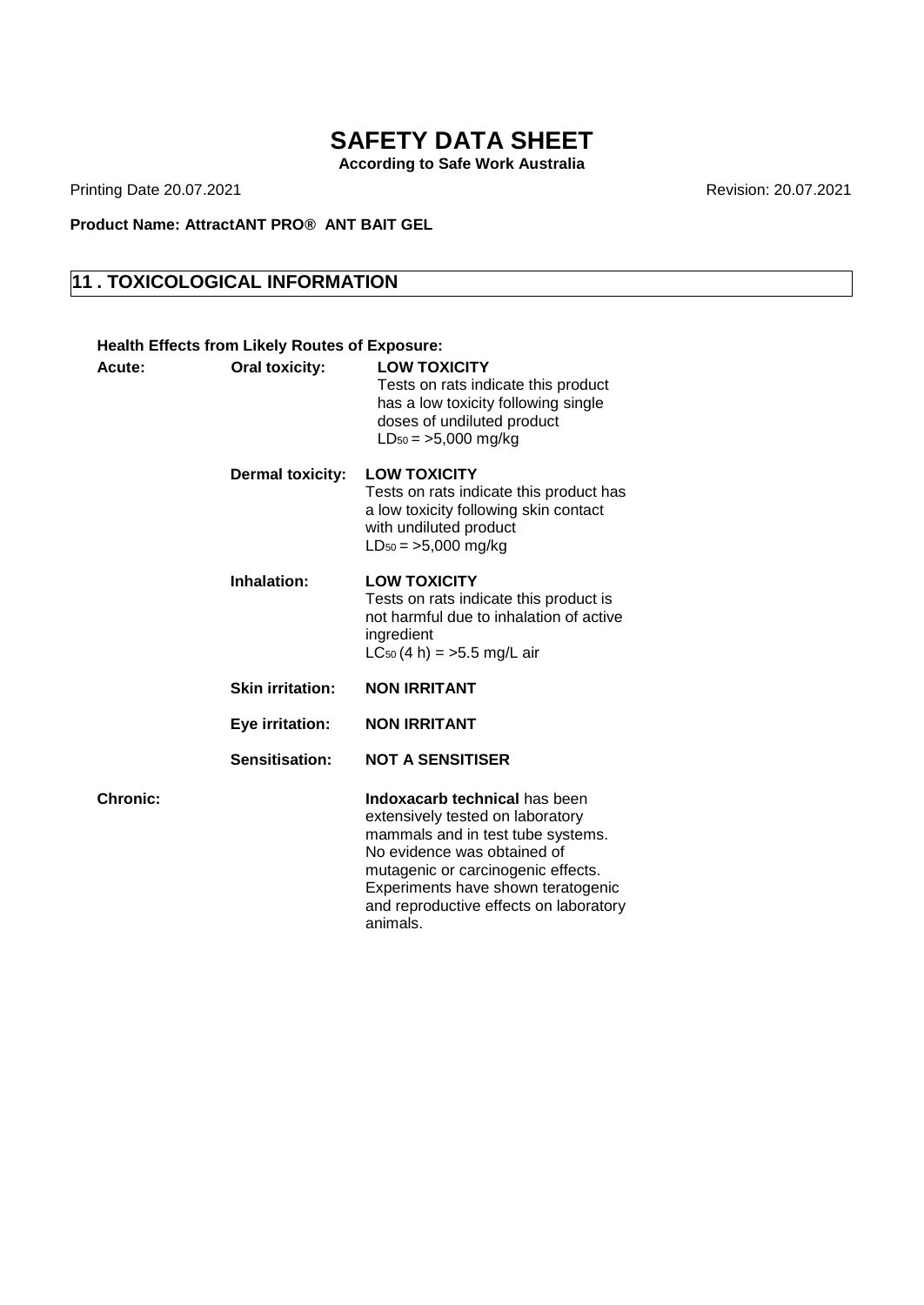**According to Safe Work Australia**

Printing Date 20.07.2021 **Revision: 20.07.2021** 

#### **Product Name: AttractANT PRO® ANT BAIT GEL**

## **12 . ECOLOGICAL INFORMATION**

| <b>Ecotoxicity:</b>                  | This product is harmful to the environment. See hazard<br>classifications in section 15 of this document. No specific<br>ecological data available on this product.                                                                                                                     |
|--------------------------------------|-----------------------------------------------------------------------------------------------------------------------------------------------------------------------------------------------------------------------------------------------------------------------------------------|
| <b>Persistence/Biodegradability:</b> | log P: 4.65. This substance (indoxacarb) is regarded as<br>moderately bioaccumulative and not persistant.                                                                                                                                                                               |
| <b>Mobility:</b>                     | This product is not readily soluble with water limiting its mobility in<br>the environment. This product is likely to have low mobility in the<br>environment and low leaching potential                                                                                                |
| <b>Aquatic Toxicity:</b>             | Fish toxicity LC <sub>50</sub> : 0.65 mg/L; indoxacarb active ingredient<br>Daphnia Magna EC <sub>50</sub> : 0.60 mg/L; indoxacarb active ingredient<br>Algae EC <sub>50</sub> : 0.11 mg/L; indoxacarb active ingredient<br>Honey Bees: 0.094 µg/organism; indoxacarb active ingredient |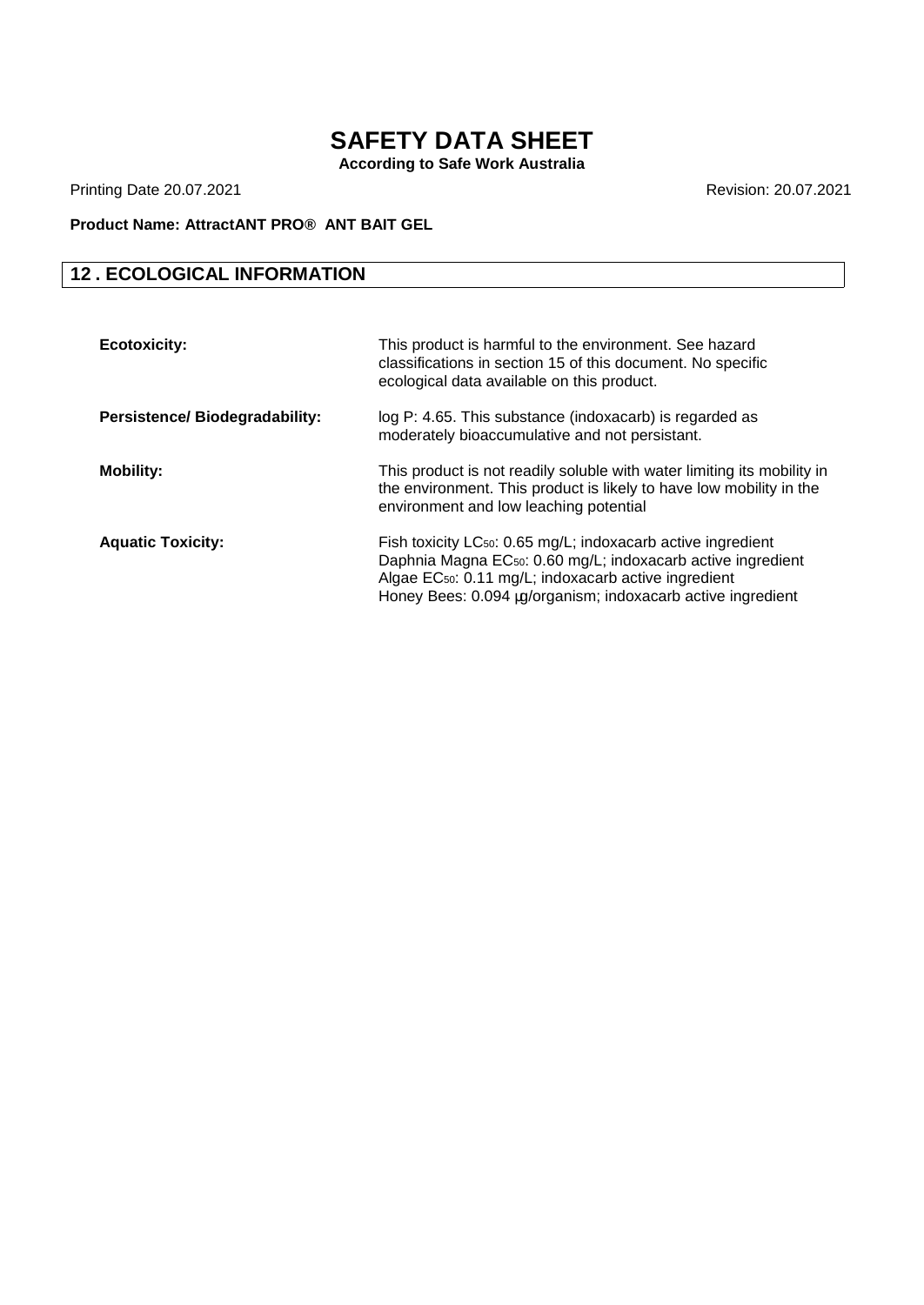**According to Safe Work Australia**

Printing Date 20.07.2021 **Revision: 20.07.2021** Revision: 20.07.2021

**Product Name: AttractANT PRO® ANT BAIT GEL**

#### **13 . DISPOSAL CONSIDERATIONS**

**Disposal Methods:** Dispose of empty container by wrapping in paper, placing in plastic bag and putting in the garbage.

**Special Precautions for Incineration or Landfill:** 

Not applicable

#### **14 . TRANSPORT INFORMATION**

**UN Number** Not regulated **Proper Shipping Name** Not regulated **Dangerous Goods Class** Not regulated **Packing Group:** Not regulated

#### **15 . REGULATORY INFORMATION**

APVMA PRODUCT NUMBER: 87333/119235CO

Poisons Schedule (SUSDP): Schedule 5

#### **16 . OTHER INFORMATION**

#### **Date of Preparation or Last Revision:** 20.07.2021

#### **Prepared by:**

#### **Abbreviations and acronyms:**

ADG: Australian Dangerous Goods IMDG: International Maritime Code for Dangerous Goods

IATA: International Air Transport Association

GHS: Globally Harmonised System of Classification and Labelling of Chemicals

CAS: Chemical Abstracts Service (division of the American Chemical Society)<br>LC<sub>so</sub>: Lethal concentration, 50 percent

LD<sub>50</sub>: Lethal dose, 50 percent

IARC: International Agency for Research on Cancer

TWA: Time Weighted Average

NES: National Exposure Standard (Safe Work Australia - Workplace Exposure Standards For Airborne Contaminants)

Acute Toxicity (Oral) 3: Acute toxicity – Category 3

STOT RE 1: Specific target organ toxicity (repeated exposure) – Category 1

Aquatic Acute 1: Hazardous to the aquatic environment, short-term (Acute). Category 1

Aquatic Acute 3: Hazardous to the aquatic environment, short-term (Acute). Category 3 Aquatic Chronic 1: Hazardous to the aquatic environment, long-term (Chronic). Category 1

Aquatic Chronic 3: Hazardous to the aquatic environment, long-term (Chronic). Category 3

STEL: Short Term Exposure Limit